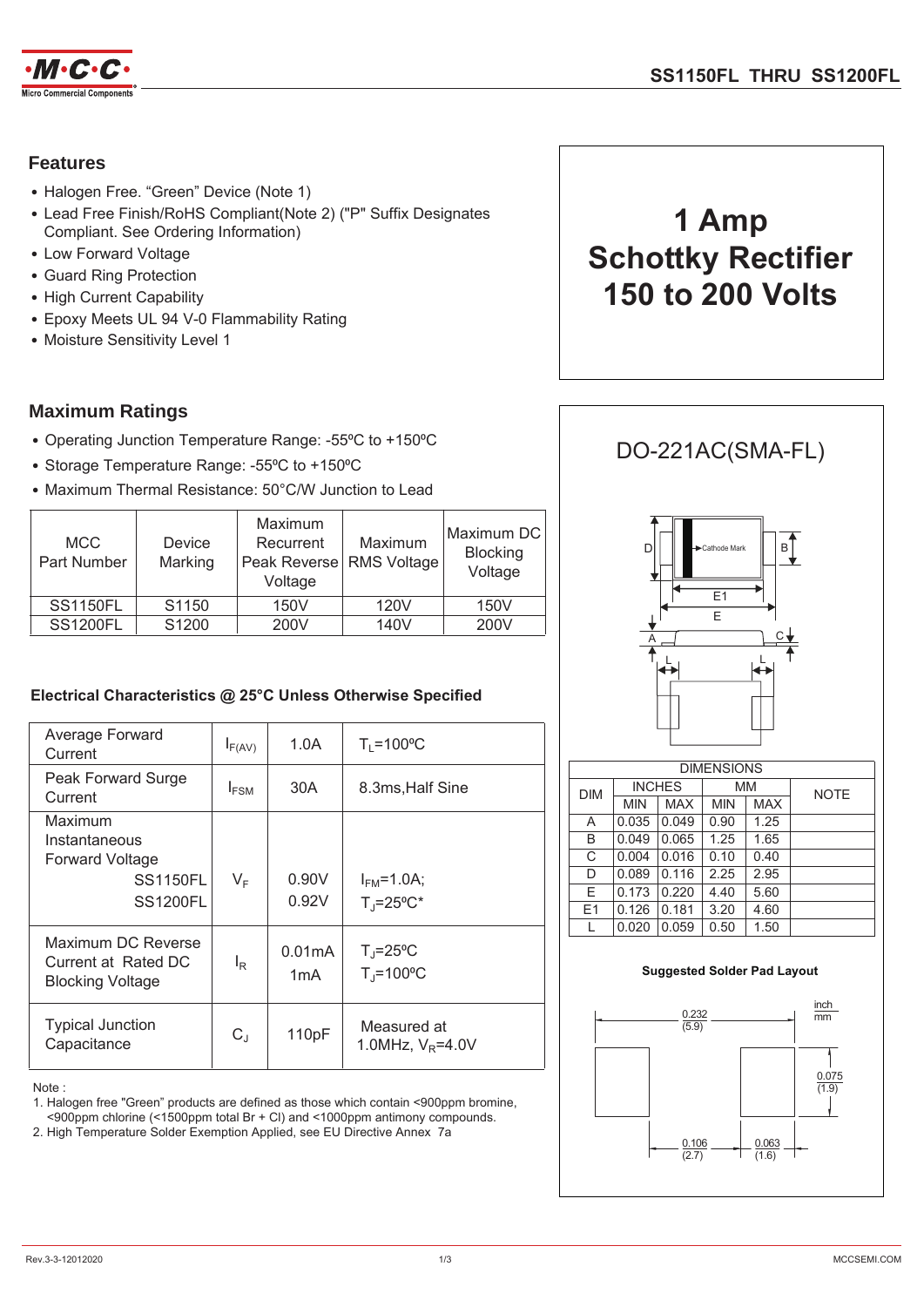

# **Curve Characteristics**



Fig. 3 - Typical Instantaneous Forward Characteristics



Fig. 5 - Typical Reverse Leakage Characteristics





Fig. 4 - Typical Instantaneous Forward Characteristics